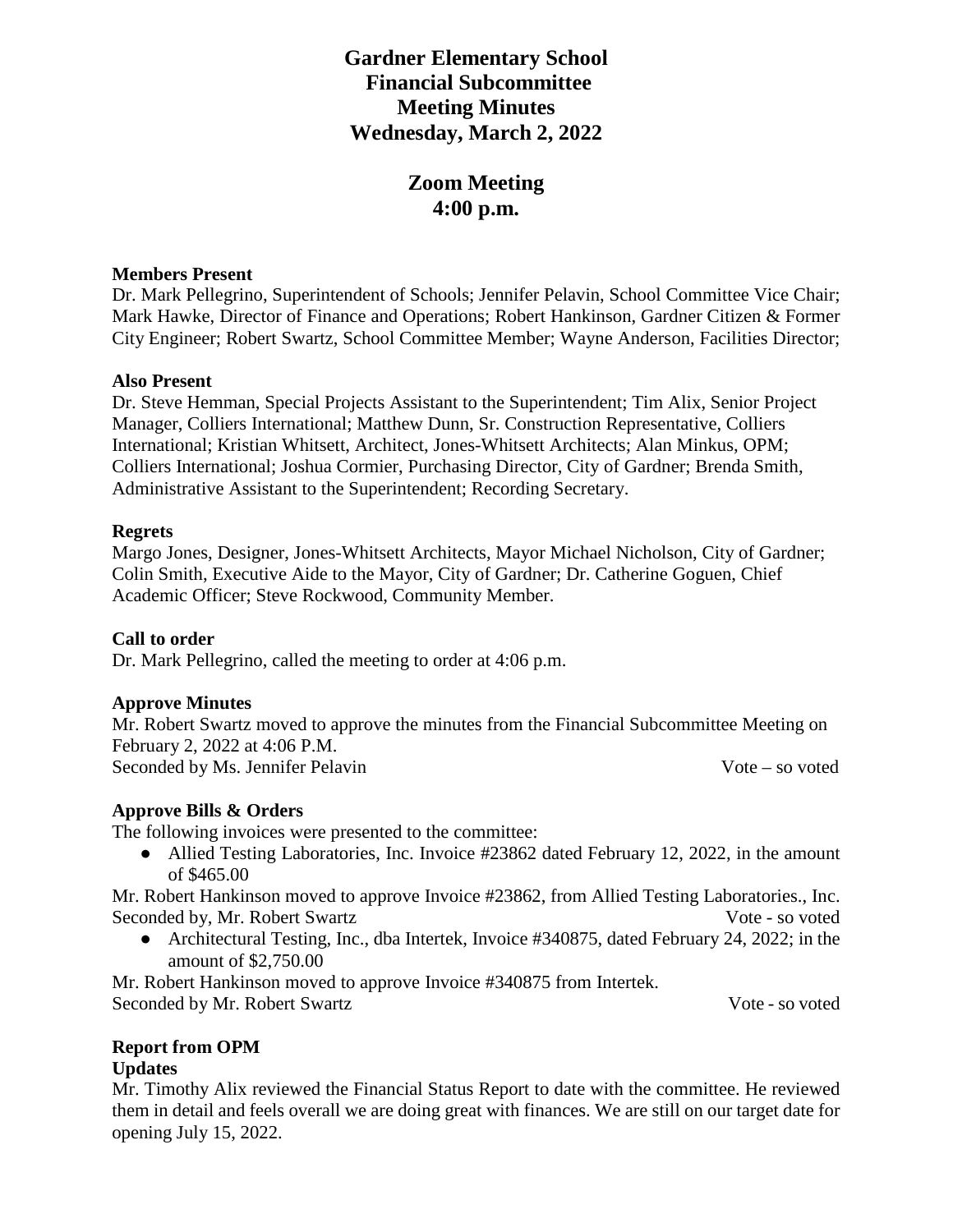## **Site Update:**

Mr. Matthew Dunn reviewed the recent site activity, great news is the transformer is in. Each building moving right along taping, painting and doing trim in each classroom, building looking great.

# **Change Orders to date:**

- Change Order 1- \$222,206.07 was approved 3.17.2021
- Change Order 2 \$54,350.00 was approved 4.7.2021
- Change Order 3 \$81,982.23 was approved 5.19 2021
- Change Order  $4 $83,955.56$  was approved  $6.2.2021$
- Change Order 5 \$81,046.34 was approved 7.21.2021
- Change Order 6 \$61,332.67 was approved 8.4.2021
- Change Order 7 \$65,002.00 was approved 9.1.2021
- Change Order 8 \$133,047.02 was approved 9.15.2021
- Change Order 9 \$120,300.04 was approved 10.6.2021
- Change Order 10 \$83,985.00 was approved 11.17.2021
- Change Order 11 \$297,156.00 was approved 12.1.21
- Change Order 12 \$99,701.46 was approved 1.5.2022
- Change Order 13 \$93,616.00 was approved 2.2.2022
- Change Order  $14 $71,237.00$  for approval  $3.2.22$

#### **Report from Architects**

Mr. Kristian Whitsett, Architect, reviewed Change Order #14 with the committee.

#### **Summary of Requests -**

| $\circ$ | CO#194 Modify Stair 1 Landing                                   |    | \$1,702.00  |
|---------|-----------------------------------------------------------------|----|-------------|
| $\circ$ | CO#219 Media Center shelving                                    |    | \$19,557.00 |
| $\circ$ | CO#222 Power for boiler intake dampers                          |    | \$3,344.00  |
| O       | CO#223 Media Center soffit for pipes at $3rd$ floor             |    | \$2,139.00  |
| $\circ$ | CO#227 Add dryer exhaust fan                                    |    | \$1,499.00  |
| $\circ$ | CO#228 Guardrail at A-Wing Parking                              |    | \$10,393.00 |
| $\circ$ | CO#229 Standpipes in B200A                                      |    | \$3,822.00  |
|         | CO#230 Tile edges at K Windows                                  |    | \$3,429.00  |
| $\circ$ | CO#231 Smoke seal coating at beam to roof                       |    | \$3,888.00  |
| $\circ$ | CO#232 Strengthen Interior roof for MEP hanging (Not to exceed) |    | \$10,888.00 |
| $\circ$ | CO#233 Furr out C-Wing corridor                                 | S. | 2,469.00    |
|         | CO#234 Relocation of Electrical at corner diffusers             |    | 1,816.00    |
|         | CO#235 Cabinet access panels for fin-tube                       |    | 6,291.00    |
|         |                                                                 |    |             |

**TOTAL** \$71,237.00

Mr. Mark Hawke motioned to recommend approval of Change Order #14 in the amount of \$71,237.00

Seconded by Mr. Robert Swartz Vote – so voted

#### **New Business**

Dr. Hemman has been working with the Architects, he shared the proposed plaque 2' 6'wide by 3'tall that will be going up in the new building with all the names that voted in September 2019 to fund the new school. We need all names verified with spelling correctly. Please let Dr. Hemman or Brenda Smith know if you see something that needs to be corrected. Along with Full names and middle initial. We want to make sure everyone is ok with this before the final plaque is completed.